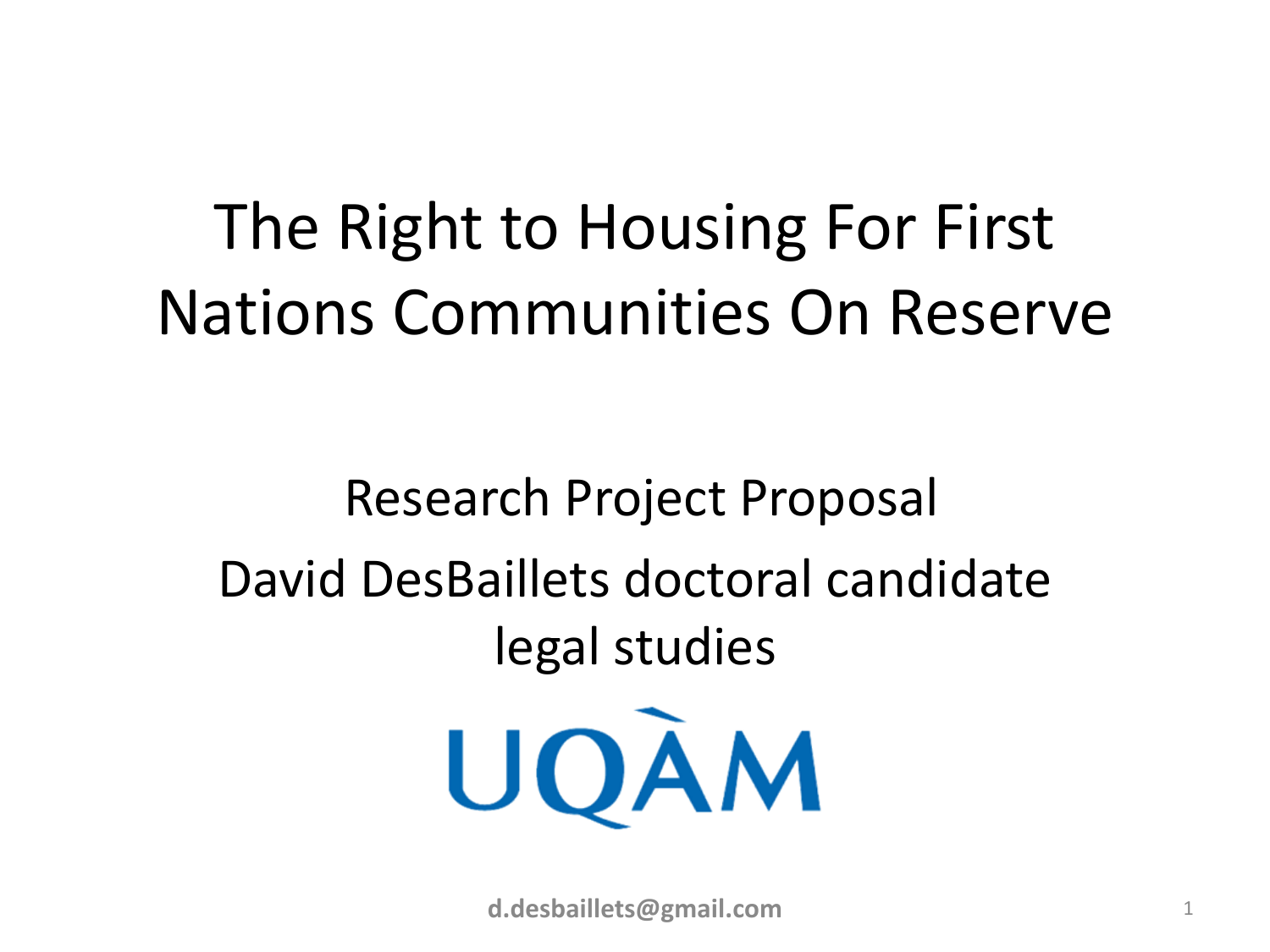#### Introduction

"Housing insecurity as indigenous peoples experience it on-reserve needs specific analysis"(Margot Young)

What legal recourse will First Nations (FN) have should they take the government to court over the right to social housing on-reserve?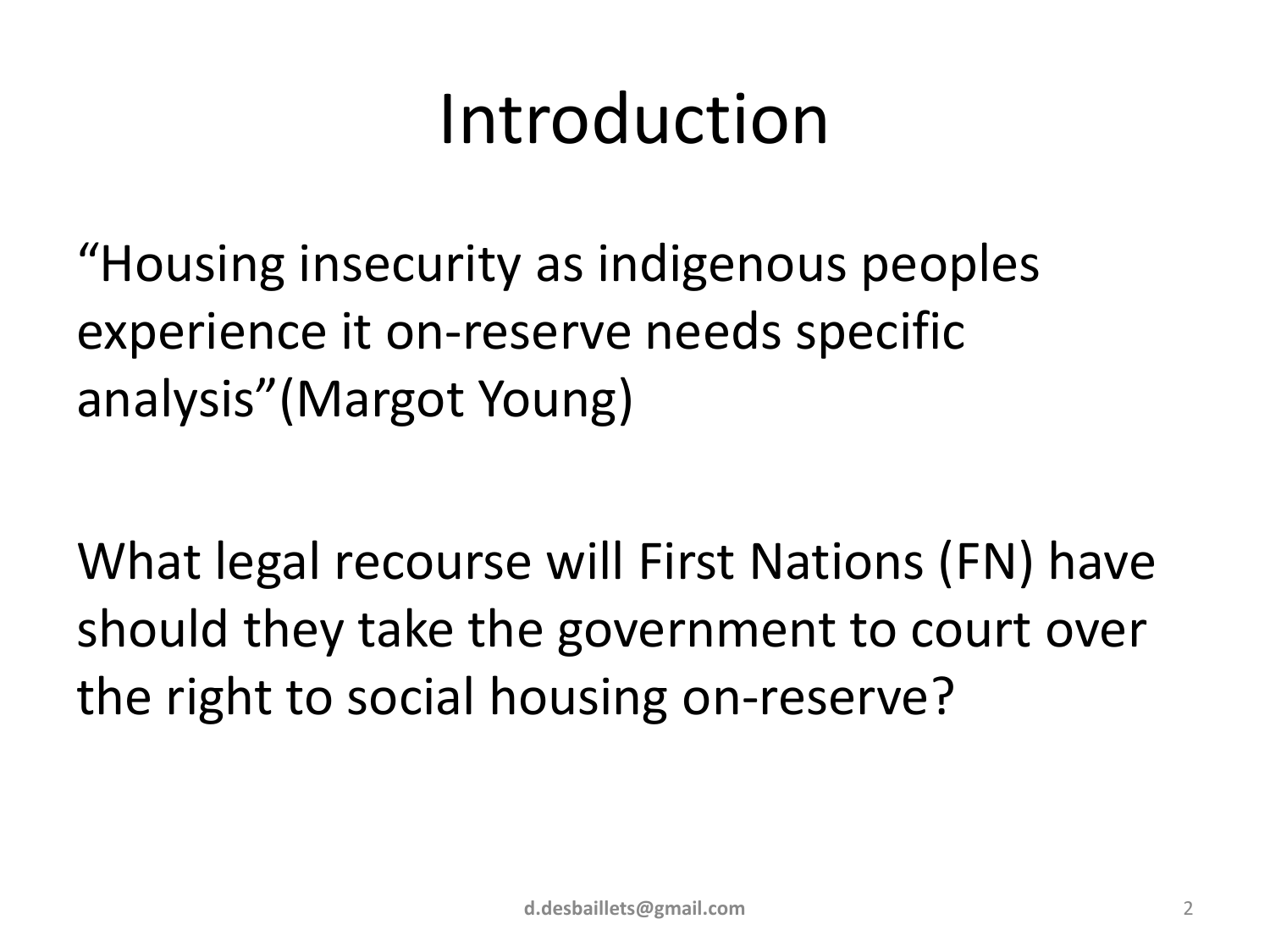#### Theoretical framework

"The way identity is recognized, socially and legally is often mediated through relationships with the house and home, both as a physical, material thing, and as an ideological construct." (Jessie Hohmann)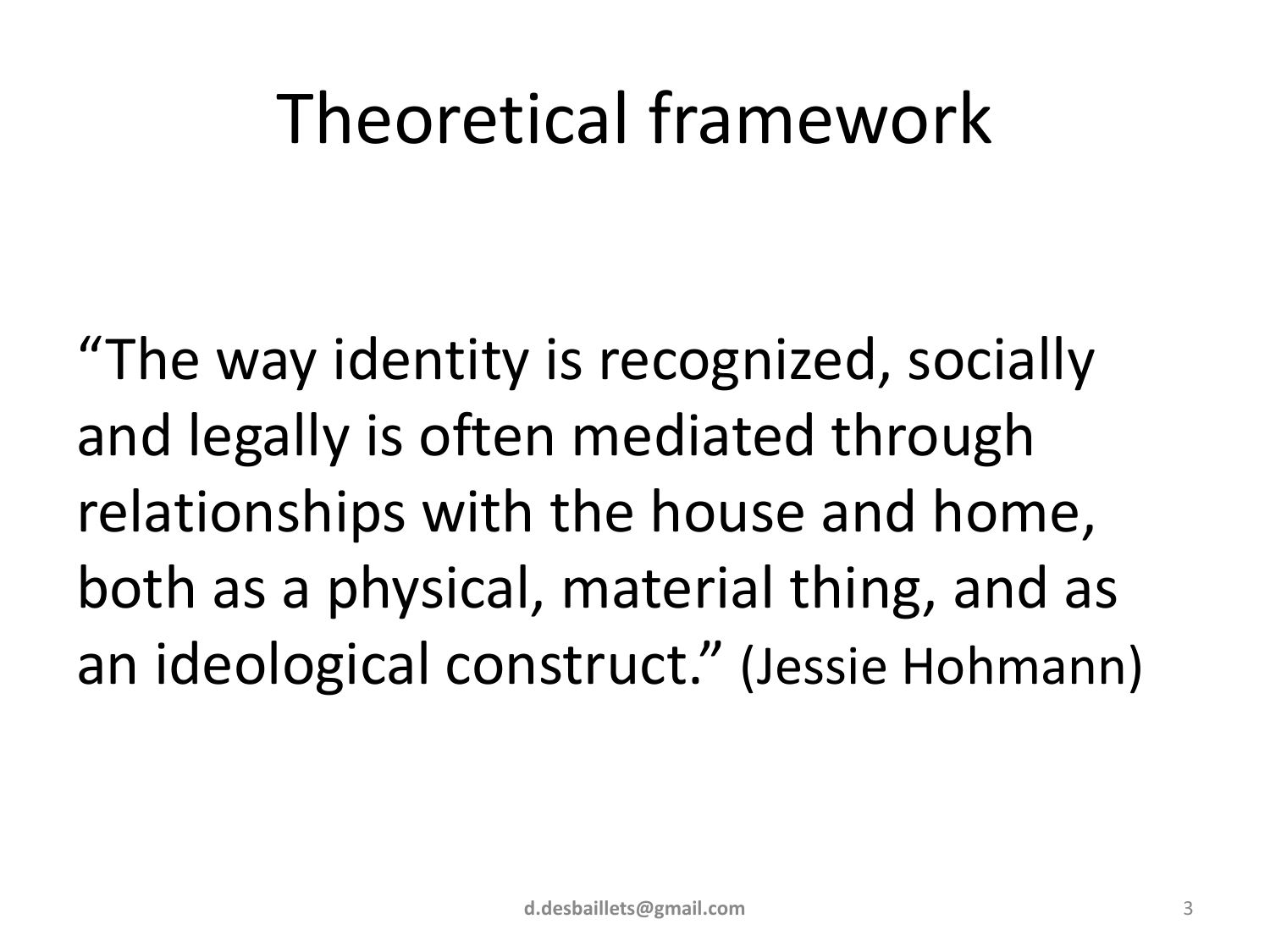## Hypothesis

A right to social housing exists in both Canadian and International law for FN peoples living onreserve.

Such a right may be predicated on a legal duty binding on the Crown and may be inherent or explicit in certain treaties, Federal Charter, *Indian Act* or the CHRA.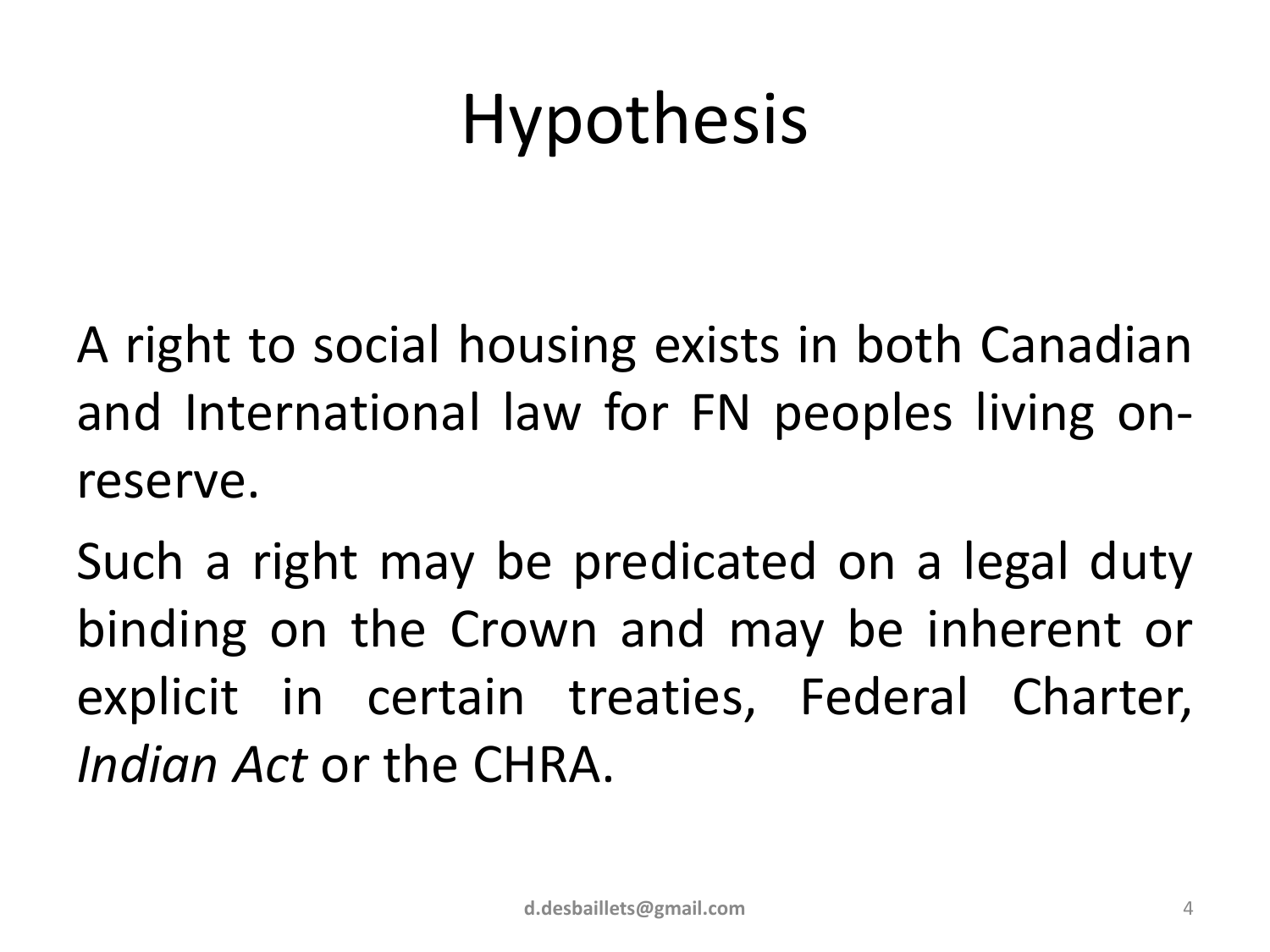## Methodology

The generation of socio-legal evidence would ideally include collaborations with non-profit community and advocacy groups devoted to indigenous housing rights in order to create an empirical framework for the study of the actual practices and procedures involved in housing rights claims and adjudication on-reserve.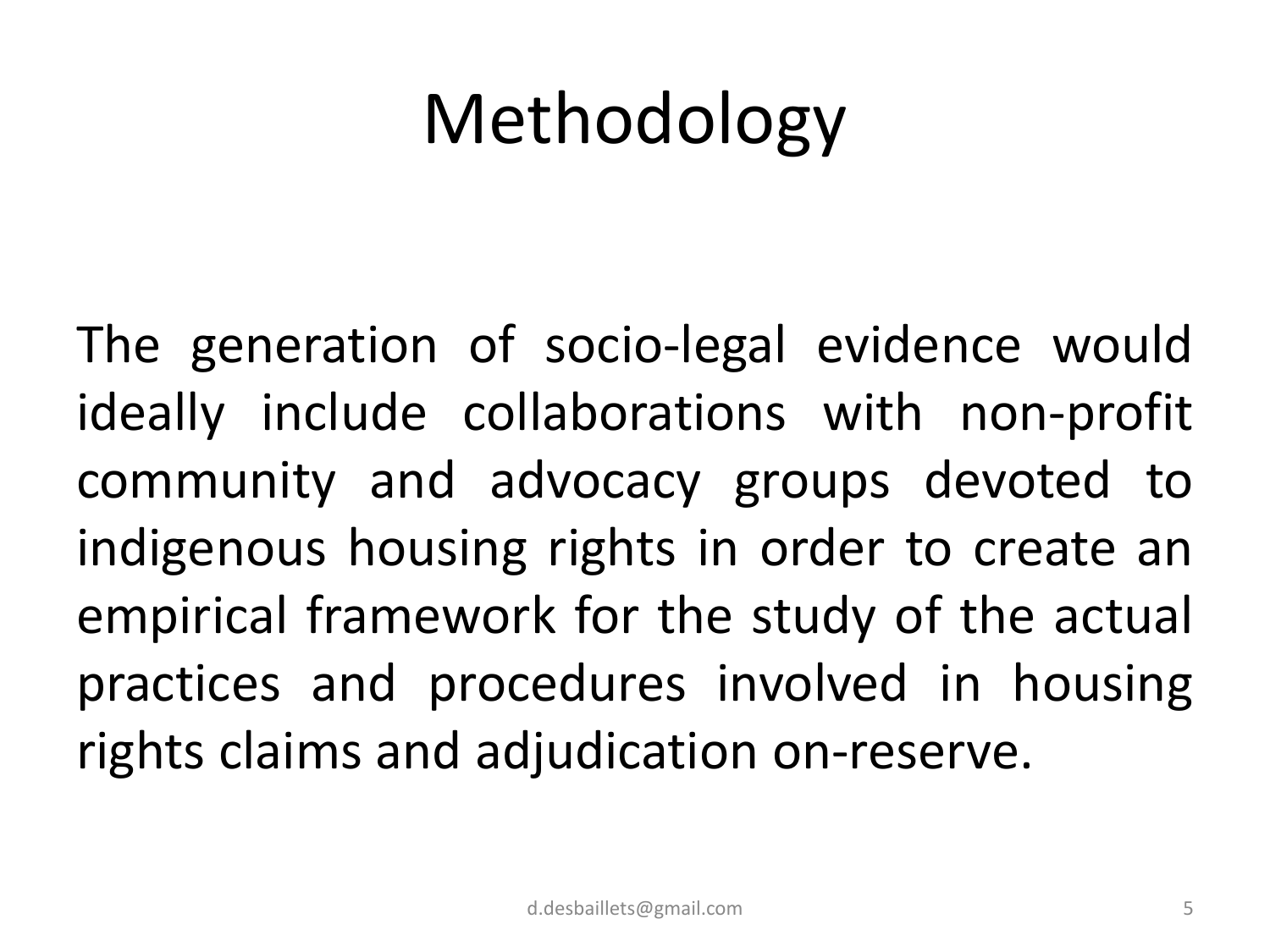## Objectives

The subject of litigation and adjudication of housing rights is generally underreported in Canadian legal circles and the specific question of its application to Canada's FN living onreserve has been almost completely ignored in the socio-legal literature.